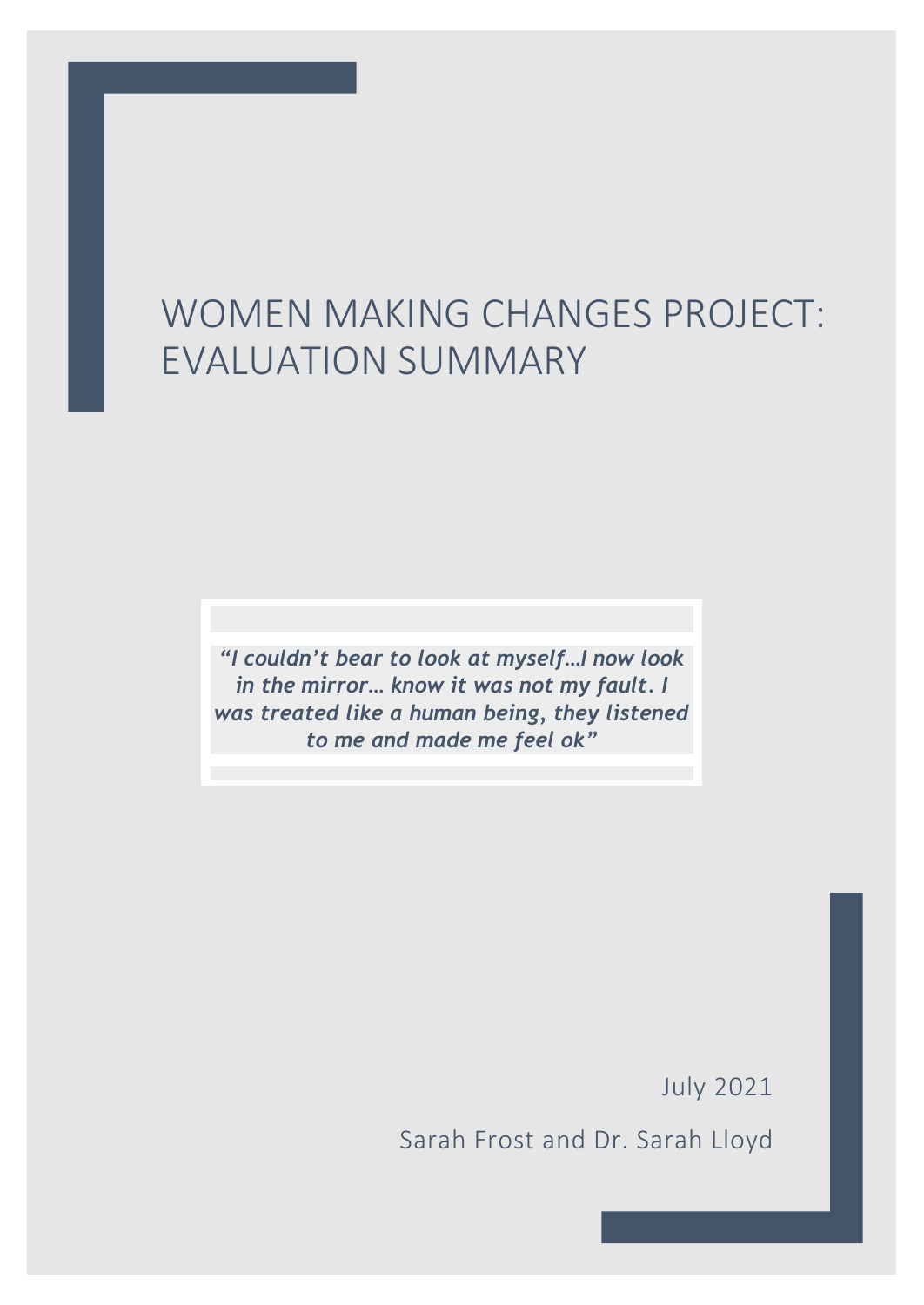# **Introduction**

This independent summary evaluation report of the Women Making Changes (WMC) project presents the headline findings from the evaluation activity undertaken between August 2017 and April 2021. This qualitative evaluation shows the difference made to women accessing the WMC project and explores the benefits to partner agencies and wider stakeholders.

The evaluation work has been guided by a Theory of Change (ToC) for the WMC project, developed in October 2017. The final project evaluation report draws on the data previously reported in the three interim evaluation reports produced. In summary the data for the evaluation came from: Interviews with 30 women accessing the project; Case studies of 82 women accessing the project collected by the project workers; Interviews with WMC project staff at three time points; Interviews with project partners at two time points; Interviews with 7 wider stakeholders (including housing support; DV support, social prescribing; family intervention work and the police).

# **Background**

The "Women Making Changes" project is delivered by a partnership consisting of five organisations:

- a) WomenCentre Limited (Lead Partner)
- b) Age UK Calderdale and Kirklees
- c) Christians Together Calderdale
- d) Citizens Advice Calderdale
- e) St. Augustine's Centre

The overall aim of the WMC project is to help vulnerable and marginalised women in Calderdale have financial security, suitable accommodation, and social support to live better lives and avoid future hardship crises. Target groups include women with poor mental health, women experiencing domestic abuse, women with physical disabilities/sensory impairments, older women, economic migrants, asylum seekers, refugees, and women living in rural areas. The project has supported a total of 316 women over the 5 year duration.

The project employs three part-time workers and a Project Manager, with operational, safeguarding, financial, contractual and reporting support provided by WomenCentre's Senior Management team. Project workers provide support and advice to women, primarily at WomenCentre (WC) but also in other settings. The original outcomes of the WMC project as agreed with the funder, the National Lottery Community Fund (NLCF), are in box 1 below.

## **Box 1: Outcomes for WMC project as agreed with NLCF**

- a) People who have experienced hardship crisis are better able to improve their circumstances.
- b) People who are at high risk of experiencing hardship crisis are better able to plan for the future.
- c) Those experiencing or who are at high risk of experiencing hardship crises have a stronger, more collective voice to better shape a response to their issues.
- d) Organisations are better able to support people to effectively tackle hardship through sharing learning and evidence.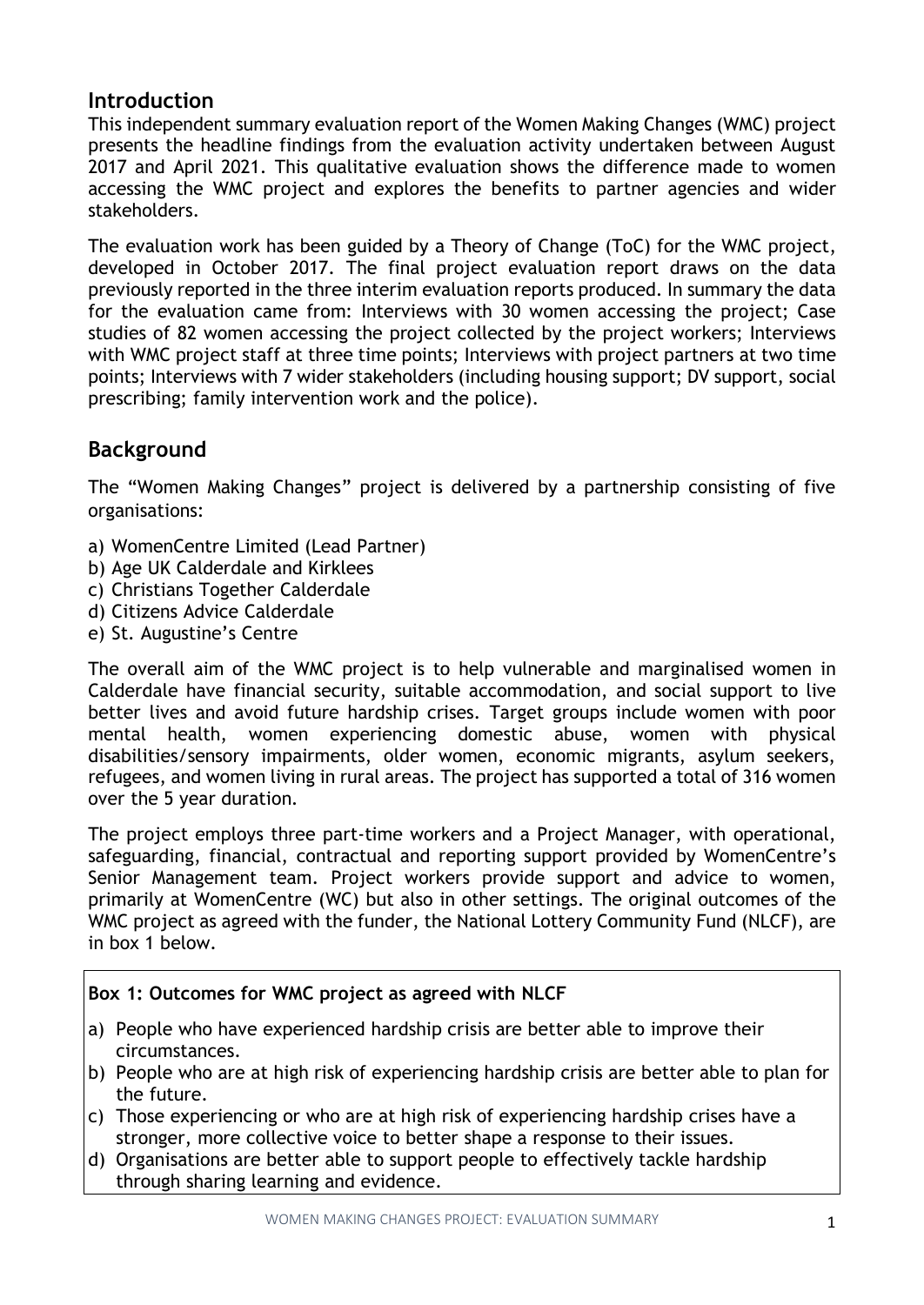## **Issues faced by women**

Women accessing WMC are dealing with **a range of complex and often long-term issues**, with most experiencing **multiple interrelated issues**. Many of the issues faced by women accessing the project could be linked to traumatic life experiences in childhood, followed by other often chronic traumatic experiences in adulthood (e.g. domestic abuse, poverty, losing a child to care). Table 1 provides some examples of the range of the challenges and issues women accessing WMC were facing.

**Mental Health:** Emotional impact of domestic abuse; Experience of child sexual abuse/exploitation; Loss of confidence and self-esteem; PTSD; Bi-polar; Guilt; Depression; Anxiety and stress; Loneliness; Despair/no hope; Breakdowns; Suicidal ideation or attempts; Misdiagnosis of mental health issues.

**Health & Wellbeing:** Physical impact of domestic abuse / domestic violence; Tiredness; Hunger; Not looking after themselves; Learning difficulties; Alcohol/drug addiction dependency; Gambling; Being in/out of rehab; Living with another addict; General health problems.

**Finance:** Living in poverty - not having enough money to live on; Not knowing how to budget / plan spending; Unemployment /struggling to find work; Benefits cut; Debt issues/bills and avoiding dealing with them; Not understanding benefits processes, Debt and hardship due to domestic abuse.

**Relationships / Family:** Difficult family relationships / Chaotic family background; Being a single parent; Being a carer; Children in care/adopted or estranged; Have children who are depressed/suicidal; Have children who are having problems at school; Domestic abuse /violence; Lack of family support; Been in prison; Poor parenting of the women when she was a child.

**Accommodation / Housing:** Homeless or at risk of homelessness; Lack of housing; Living in temporary and unsuitable accommodation; rent not affordable; risk of eviction; Harassment from neighbours Not having enough money to pay the bond (for rental property); Rent arrears; Problems with neighbours (including assaults).

**Practical needs:** No access to gas/electricity; Lack of food/clothes/toiletries/school uniforms/household goods/ furniture; Need help to fill in forms/paperwork; No access to the internet or phone.

**Legal:** Courts involved with domestic abuse cases; Immigration issues; Asylum issues-claims and appeals; Facing death if returned to home country; Appeals, especially for benefits; Children being removed; Need help dealing with solicitors.

## **What women value about the WMC project**

When asked what they valued about the WMC project, women mentioned two main areas: The WomenCentre setting and WMC workers.

**The WomenCentre setting** was viewed as a welcoming, safe, inclusive, women-only, caring environment that took a holistic approach to working with women. WomenCentre staff were seen as compassionate, caring, and kind.

For some women, engaging with the Women's Centre was a significant step in itself that should not be underestimated.

*"If it wasn't for this place, there would be a lot of people in a wrecky, horrible place, it is salvation, sanctuary, it makes a lot of difference, my quality of life is better cos of [the workers], you have back up and you are not on your own…it's like a massive burden has been lifted, it's easier to deal with" (W17)*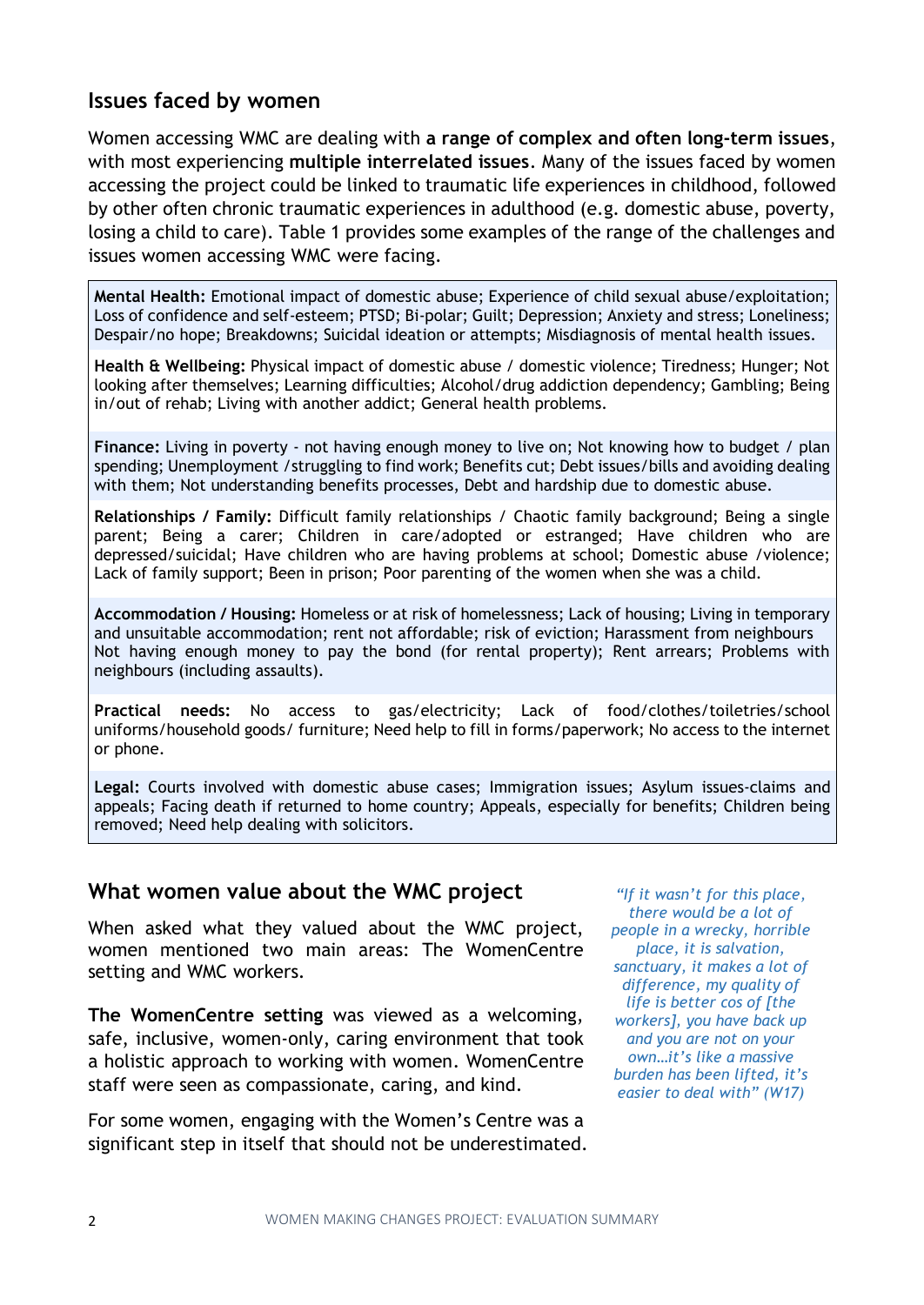*"They don't know how grateful I am for their help…it's a place where you can be safe, not be scared of anyone judging you…it's a comfort zone. No one can see in". (W18)*

*"Everyone here is compassionate, the receptionist, everyone, no one ever makes you feel like you are wasting their time, that's been a strange experience for me." (W13)*

The women greatly valued the positivity, kindness, and patience of the **WMC workers**. Women felt that workers went above and beyond for them and helped make them feel loved, valued, and never judged. Knowing that the time they have with WMC is unrestricted and the support they receive is consistent helps makes the women feel secure and cared about. The workers are calm and reassuring and find solutions with women. They help them manage complex and varied issues that the women often find overwhelming.

*""She really believes in me…that she believes me and that I have a future, it means so much for me." (W13)*

*"She is my strength, just seeing her, I trust her, not scared to tell her anything"* (W8)

Calim Relaxing Find<sup>thes</sup> Feel safe Don ludge plifting atient Holistic Relief Go above and beyond Kind Care Feel safe **Flexible** Uplifting Relief Reassuring аr Relaxing Holistic Listen Calm Positi self-worth Unconditional SSI te a atient Ring  $\binom{1}{1}$ Hand holding

*Fig 1: Words and phrases used by women supported by WMC workers to describe their approach*

## **What WMC workers do**

WMC workers are **specialist experts** in supporting women with multiple and complex needs. The caliber of staff is reflected in their work and commitment to the women accepting them where they are – whoever they are. WMC workers are often the **coordinators of the support and advocate for women**. They **build trust and relationships** with the women they support who really value the **non-judgmental and nurturing approach**.

The workers implement **practical and emotional support initially,** which tends to lead to either:

a) Women are in a better place and then start to feel empowered, achieve things for themselves or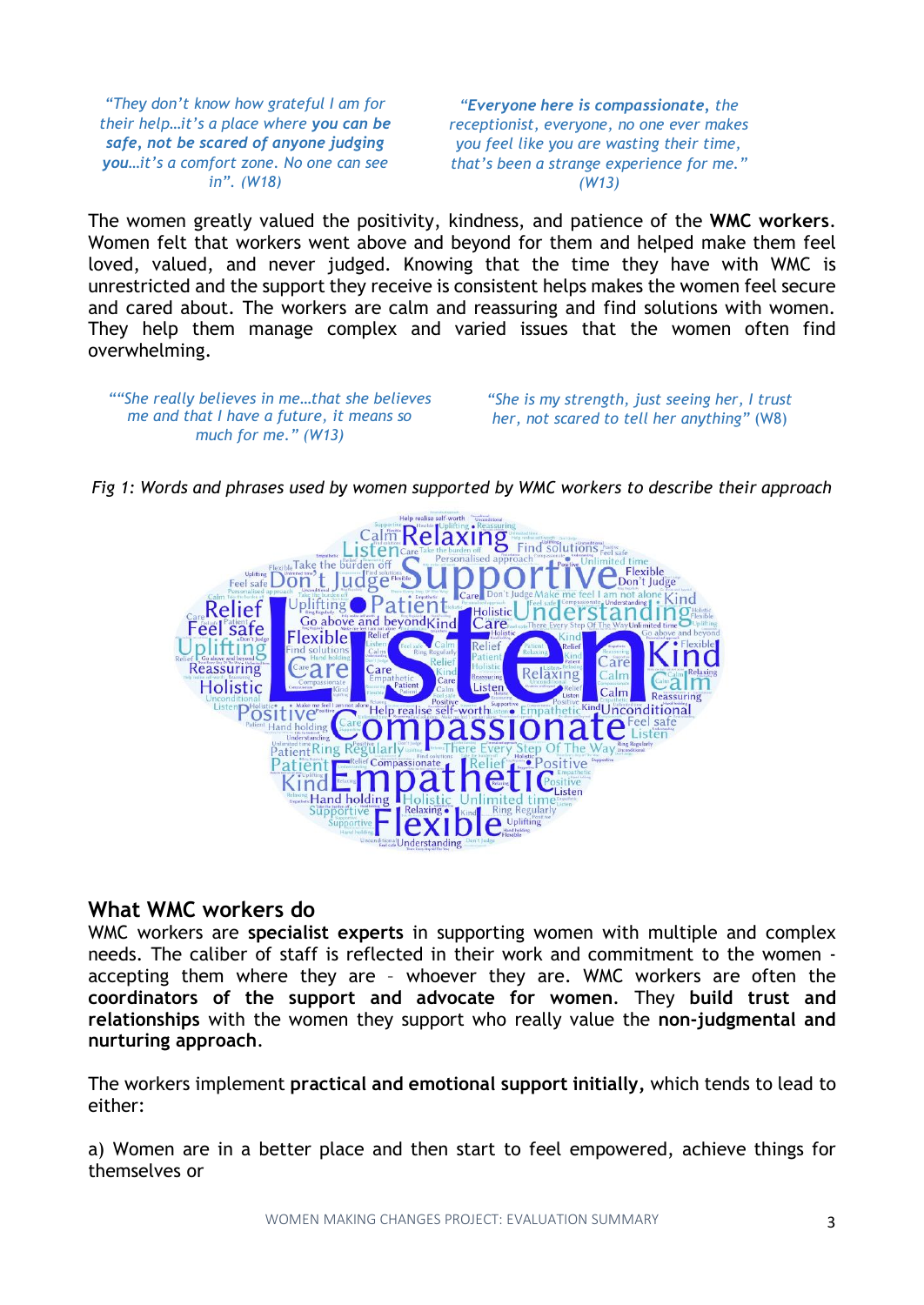b) Women need ongoing support, often when there are underlying and significant mental health difficulties, learning needs or unaddressed trauma.

The **continuity of care and value of the gendered and holistic approach** taken by WMC, seeing the woman as a whole and not working on issues in silos, is seen of great value to the women.

#### **WMC Workers Approach: Eight common features**

- 1. Flexible location and range of access points
- 2. Persistence and determination
- 3. Being flexible and reactive to needs
- 4. Advocacy role
- 5. Liaison with agencies on behalf of women
- 6. Being positive and motivational
- 7. Offering opportunities for co-production
- 8. Focusing on longer term engagement and change

*"We can have conversations with women that no one else has. Who else will do that? They don't have the time" (Worker)*

*escape from." (W13) "It's a rollercoaster…there is no* 

*"All the other services I've ever used look at problems in isolation, and address them in isolation too.... which never works because all my difficult circumstances have always fed into each other and made the others harder to*

*planning…you have to meet the immediate need." (Worker)*

**The role of a WMC worker is challenging** – dealing with women in complex and chaotic circumstances is stressful and emotionally draining. Workers are hard pushed for time - 'doing a full-time job in part-time hours. Demand and need are high - workers may be 'juggling' a number of women simultaneously because there is a risk that they won't come back if they are sent away. While workers do all they can to support the women, the WMC team has expressed significant concerns around the level of need and the fact that there isn't enough support available. Despite these pressures, all workers reported that **the role was rewarding.**

The WMC team has consistently worked well together, despite staffing changes and the added pressure of Covid-19. It is a supportive environment to work in and a positive team to be part of - there was a feeling from workers that, *"everyone supports each other."*

*"Plenty of good stuff comes out of it…the thanks you get…you give them a duvet and you'd think they had won the lottery…getting someone gas and electric makes a difference" (Worker)*

## **Outcomes for women**

A qualitative analysis of 82 case studies shows a wide range of actions and activities (outputs) undertaken by workers, related to a number of areas or themes (see Fig:2). The case study analysis also shows a range of outcomes reported for women accessing the WMC project which relate to the following eight themes:

- Basic/Essential Needs Met e.g. gas, electricity, food, phones, data
- Improved Mental Health & Emotional Wellbeing
- Improved Physical Health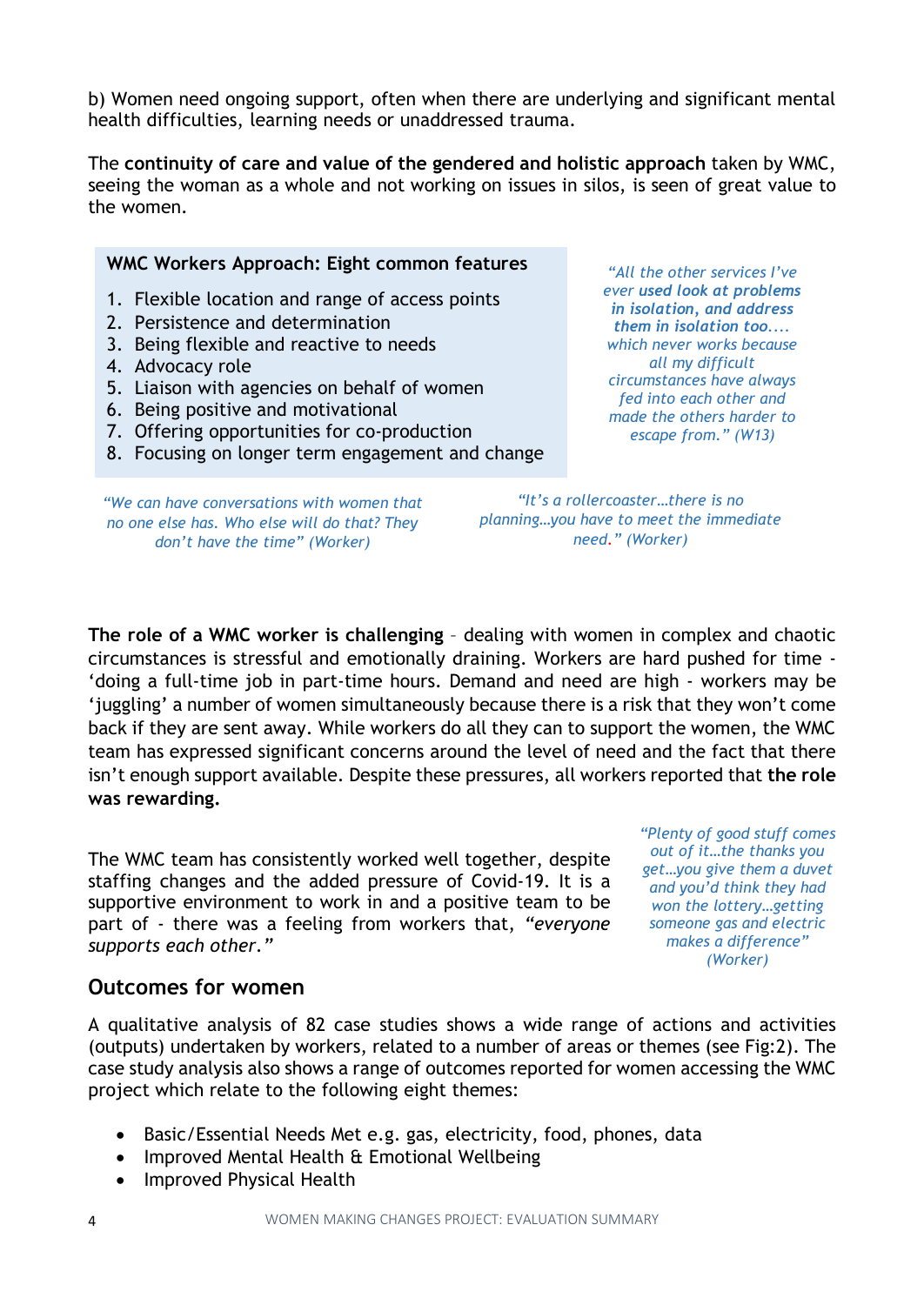- Improved Financial Management Debt Reduction
- Improved Finances Benefit Maximisation
- Improved Accommodation Status suitable, safe, and affordable
- Improved Access to Mainstream Services
- Increased Empowerment Agency, Choice & Control

#### **Fig 2: Themes of Outputs and Outcomes Reported in Case Studies of 82 Women**



| Outcomes related to:                                                    |
|-------------------------------------------------------------------------|
| Improved Mental Health & Emotional<br>Wellbeing                         |
| <b>Improved Finances</b><br>(Debt Reduction or Benefit<br>Maximisation) |
| Empowerment/Control                                                     |
| Having Basic Needs Met                                                  |
| Improved accommodation - suitable,<br>safe and affordable               |
| <b>Improved Access to Mainstream Services</b>                           |
| <b>Improved Physical Health</b>                                         |

NB: Examples of specific outputs and outcomes are listed in the main report.

#### **Challenges to achieving outcomes**

The data highlighted a range of challenges impacting the work of the project and the ability to achieve the intended outcomes for the women (see Fig:3). Some of these related to the women's situations and some to the wider system.

#### **Fig.3**: Challenges to achieving outcomes

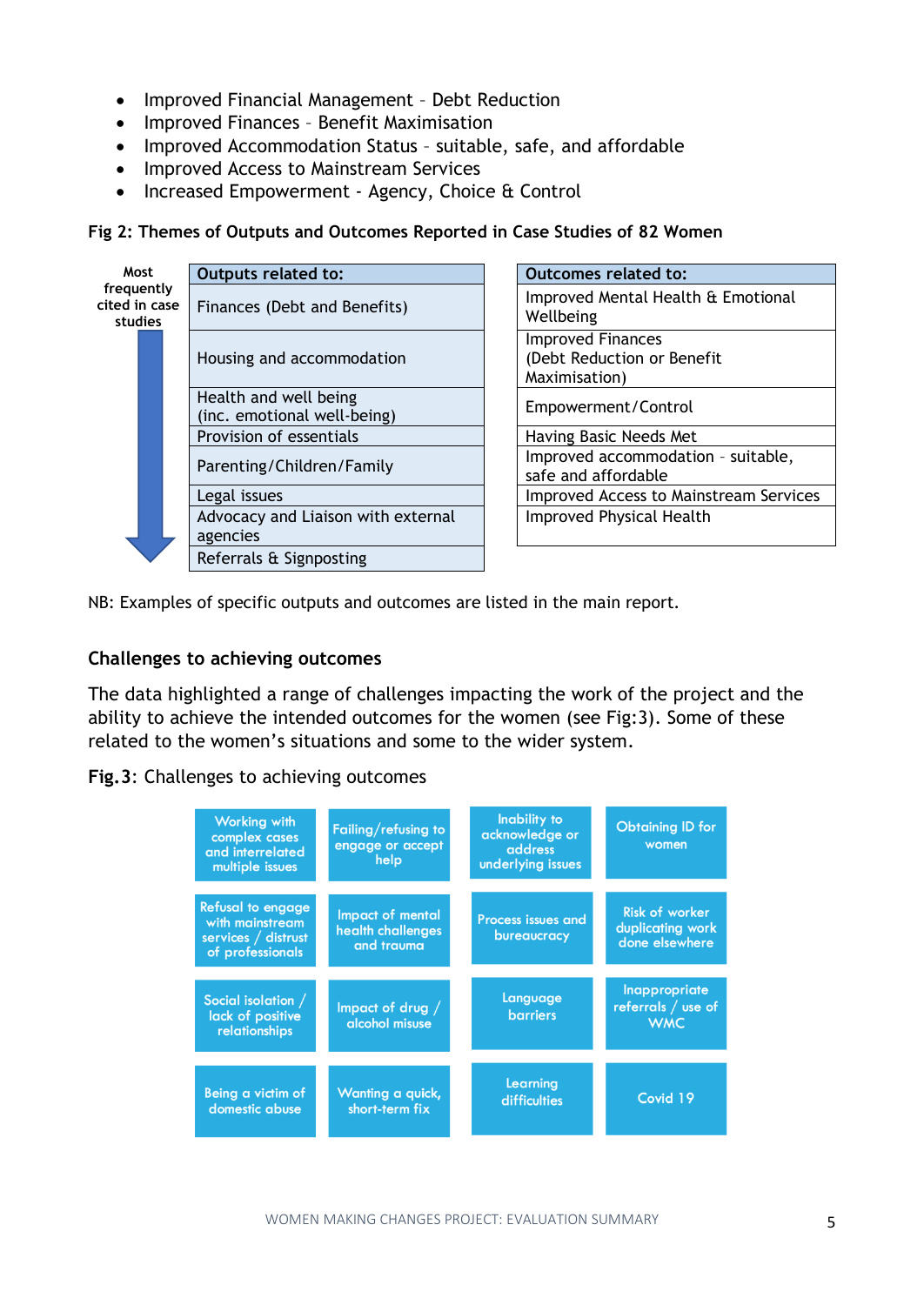# **Work with Partners**

Engagement with the **five partner agencies** has not gone as originally planned. Those partners who have been actively engaged are broadly positive about the partnership and the project's work. In summary, the benefits of working in partnership identified are:

- $\blacksquare$ Increased the reach of women supported (via partners)
- Increased partners knowledge of the issues women face  $\blacksquare$
- Increased awareness of (and access to) the support WMC and WC can offer  $\blacksquare$
- Partners valued support, advice and expertise from WMC staff  $\blacksquare$
- Partners feeling that there is a better chance of solving issues for and with women  $\blacksquare$
- Partners valued having access to a women's only space as a resource  $\blacksquare$
- Increased women's understanding of other support organisations  $\blacksquare$

One partner commented that they are no longer in 'rescue mode' but are more strategic in their response to service users because of their learning from the project.

Some challenges to working in partnership have been:

- $\blacksquare$ Lack of continuity of staff in partner organisations
- Limited resources available to engage in partnership working  $\blacksquare$
- Differences in culture and approach of some partner agencies  $\blacksquare$
- Low levels of referrals to WMC from some partners

## **Stakeholder Views**

Wider stakeholders and referring agencies value WMC as a standout, trusted, respected, flexible and responsive service which understands women's multiple and complex issues and has efficient and effective referral and communication mechanisms. WMC staff are viewed as supportive, passionate, flexible and dedicated.

*"What [worker] has done, I would never have been able to do in this short period of time by myself…it's given a massive chance to these children to have a safe, happy life". S6*

In addition, stakeholders felt that:

- WMC is really needed if it weren't there, it would leave a huge gap for women and nowhere for stakeholders to refer them to.
- WMC eases the workload of other services, giving stakeholders peace of mind and adds value in Calderdale.
- WomenCentre is a safe and comfortable place for women and workers WMC staff know what women need and can get to the root of the issues.
- WMC offers practical support and provides for essential needs for women. It is well connected and knows where to signpost women to.
- WMC helps to empower women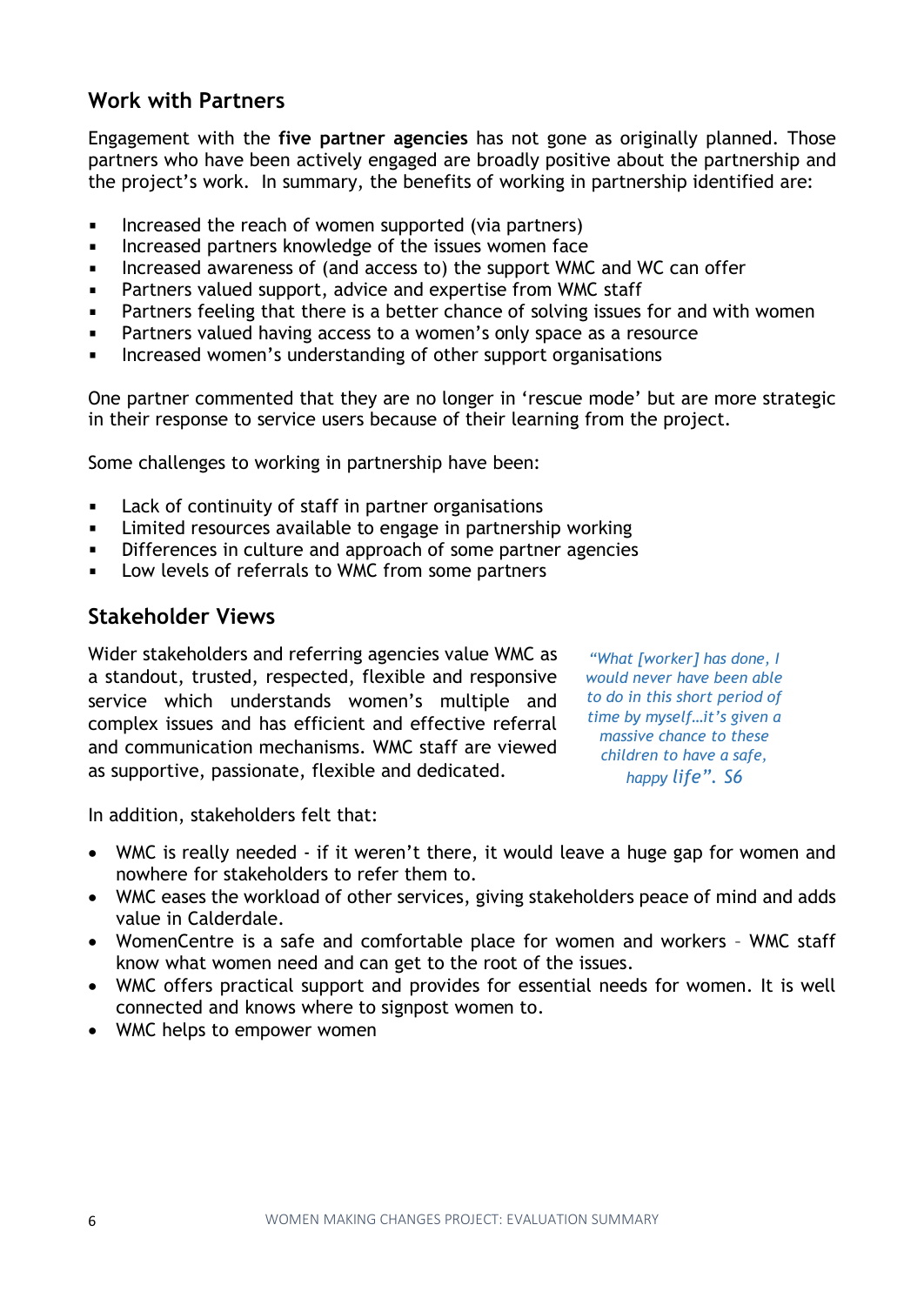# **Conclusions**

- WMC delivers a unique, feminist, specialist, and much-needed service for women facing multiple and complex issues.
- WMC is hugely valuable to other agencies, recognising and addressing barriers many women face in accessing other services.
- WMC workers are central to the project's success. They are specialist experts highly skilled at building relationships with women. They have a great passion for the work and a strong commitment to the women.
- Covid has exacerbated challenges and exponentially affected women in many ways. These challenges and related needs will likely increase in a post covid social recovery phase. All indicating the WMC continues to be needed.

#### **Summary findings related to WMC project outcomes:**

**Outcome 1:** *People who have experienced hardship crisis are better able to improve their circumstances.*

Women accessing the project have been able to improve some of their circumstances relating to a number of areas (e.g. practical needs, finance/benefits, housing, poverty, well-being) with the support of WMC workers and partners, in particular CAB.

**Outcome 2:** *People who are at high risk of experiencing hardship crisis are better able to plan for the future.*

Many examples of progress related to **empowerment** in terms of women **developing their own solutions to difficulties** were found. Many women had started to reflect on their situation, develop insights into their mental health and started to build emotional resilience and self-care skills. There was evidence of improved 'emotional wellbeing' in terms of self-confidence and selfesteem. Progress in these areas can be seen as better enabling women to plan for the future.

**Outcome 3:** *Those experiencing, or who are at high risk of experiencing, hardship crisis, have a stronger, more collective, voice, to better shape a response to their issues.*

Some examples of co-production have emerged where workers identified opportunities for women to get involved in the project and to develop a more collective voice to influence their issues. Opportunities for co-production have been restricted by (a) women not being in a position to engage in this way (b) the limitations for face to face engagement created by covid. The online support groups that ran during lockdown were a real achievement, especially in connecting with women who face barriers to engaging online.

**Outcome 4:** *Organisations are better able to support people to effectively tackle hardship through sharing learning and evidence.*

The WMC project took a partnership approach and worked with wider system stakeholders in order to share good practice and learning around supporting women experiencing hardship crisis. While engagement with the partner agencies has not gone as originally planned, those partners who have been closely involved are broadly positive about the partnership and the work of the project. They reported increased knowledge and awareness of the issues women face and the role of WC, and an appreciation of each other's expertise and experience. Wider stakeholders value WMC as a standout, trusted, respected, flexible and responsive service which understands women's multiple and complex issues and has efficient and effective referral and communication mechanisms.